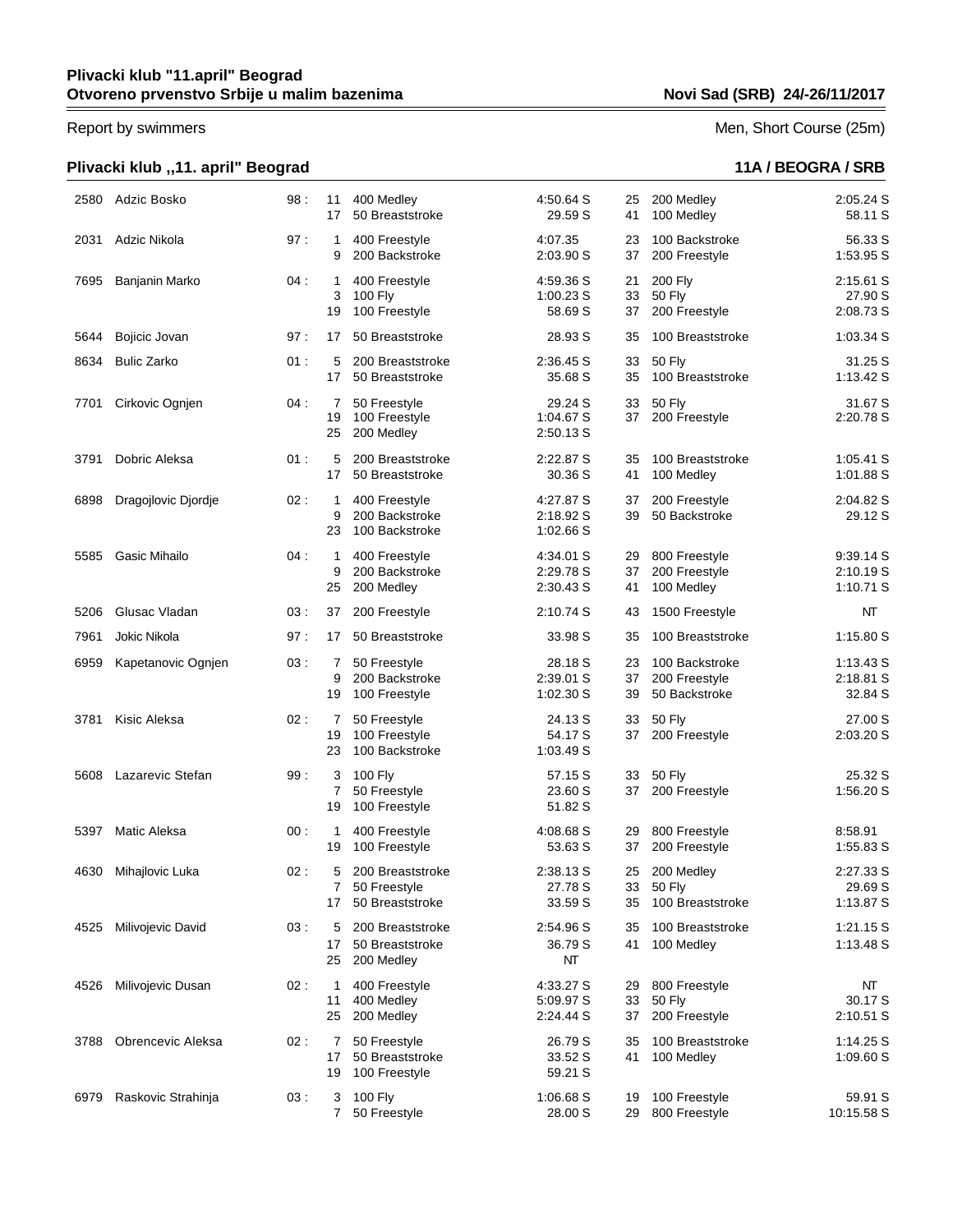### Plivacki klub "11.april" Beograd Otvoreno prvenstvo Srbije u malim bazenima

|                     | 6945 Rodic N. Marko   | 04: | 1<br>3<br>19              | 400 Freestyle<br>100 Fly<br>100 Freestyle        | 4:47.06 S<br>1:07.50 S<br>1:01.22 S | 21<br>33<br>43 | 200 Fly<br><b>50 Fly</b><br>1500 Freestyle       | NT<br>30.73 S<br>NT             |
|---------------------|-----------------------|-----|---------------------------|--------------------------------------------------|-------------------------------------|----------------|--------------------------------------------------|---------------------------------|
| 8454                | <b>Simsic Novak</b>   | 02: | 3<br>$\overline{7}$<br>19 | 100 Fly<br>50 Freestyle<br>100 Freestyle         | 1:03.77 S<br>27.12 S<br>1:01.62 S   | 25<br>37<br>41 | 200 Medley<br>200 Freestyle<br>100 Medley        | 2:43.22 S<br>2:12.98 S<br>NT    |
| 9088                | Slavin Aleksandar     | 02: | 3<br>$\overline{7}$<br>19 | 100 Fly<br>50 Freestyle<br>100 Freestyle         | 1:01.39 S<br>25.94 S<br>56.75 S     | 33<br>41       | <b>50 Fly</b><br>100 Medley                      | 27.46 S<br>1:06.57 S            |
|                     | 6918 Sljukic Lazar    | 02: | 3<br>$\overline{7}$<br>21 | 100 Fly<br>50 Freestyle<br><b>200 Fly</b>        | 59.68 S<br>26.68 S<br>2:18.83 S     | 33<br>41       | 50 Fly<br>100 Medley                             | 27.15 S<br>1:05.28 S            |
| 6059                | Spaic Nikola          | 02: | 3<br>$\overline{7}$<br>17 | 100 Fly<br>50 Freestyle<br>50 Breaststroke       | 1:03.36 S<br>25.80 S<br>30.69 S     | 35<br>41       | 100 Breaststroke<br>100 Medley                   | 1:07.62 S<br>1:03.63 S          |
| 2941                | Stankovic Lazar       | 01: | $\overline{7}$<br>9<br>23 | 50 Freestyle<br>200 Backstroke<br>100 Backstroke | 24.74 S<br>2:12.92 S<br>1:01.30 S   | 37<br>39       | 200 Freestyle<br>50 Backstroke                   | 2:06.85 S<br>28.30 S            |
|                     | 9779 Varinac Payle    | 01: | 17                        | 50 Breaststroke                                  | NT                                  | 35             | 100 Breaststroke                                 | 1:19.82 S                       |
|                     | 3098 Vidojevic Aleksa | 02: | 3<br>7<br>19              | 100 Fly<br>50 Freestyle<br>100 Freestyle         | 1:07.91 S<br>26.41 S<br>58.43 S     | 23<br>33<br>37 | 100 Backstroke<br><b>50 Fly</b><br>200 Freestyle | 1:16.48<br>29.13 S<br>2:12.81 S |
|                     | 4310 Vojinovic Lazar  | 00: | 3<br>21                   | 100 Fly<br><b>200 Fly</b>                        | 1:01.05 S<br>2:18.26 S              | 33<br>37       | <b>50 Fly</b><br>200 Freestyle                   | 27.42 S<br>2:04.17 S            |
| 11. APRIL Beograd 1 |                       | ÷   | 13<br>1:<br>2:            | 4 x 50 Freestyle                                 | NT<br>NT                            | 3:<br>4:       | $15 - 18$                                        | NT<br>NT<br>NT                  |
|                     |                       |     | 15<br>1:<br>2:            | 4 x 50 Freestyle                                 | NT<br><b>NT</b>                     | 3:<br>4:       | open                                             | NT<br>NT<br>NT                  |
|                     |                       |     | 27<br>1:<br>2:            | 4 x 50 Medley                                    | NT<br>NT                            | 3:<br>4:       | $15 - 18$                                        | NT<br><b>NT</b><br>NT           |
|                     |                       |     | 31<br>1:<br>2:            | 4 x 50 Medley                                    | NT<br><b>NT</b>                     | 3:<br>4:       | open                                             | NT<br>NT<br><b>NT</b>           |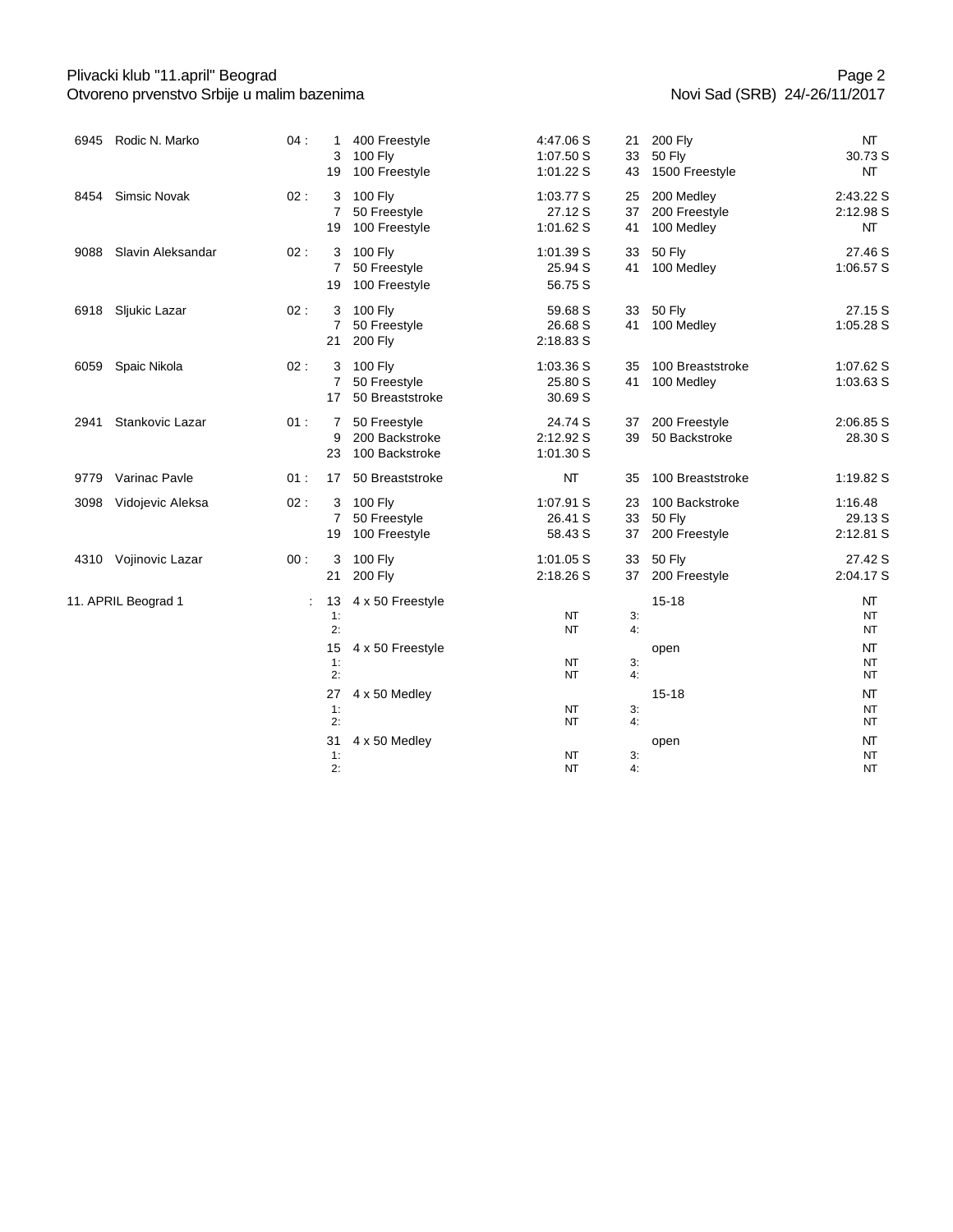## **Plivacki klub "11.april" Beograd Otvoreno prvenstvo Srbije u malim bazenima Novi Sad (SRB) 24/-26/11/2017**

## **Plivacki klub ,,11. april" Beograd 11A / BEOGRA / SRB**

Report by swimmers Women, Short Course (25m)

| 4943 | <b>Babic Dusica</b>   | 00: | 8<br>20       | 50 Freestyle<br>100 Freestyle                        | 26.49 S<br>58.48 S                    | 38<br>40       | 200 Freestyle<br>50 Backstroke                     | 2:10.68 S<br>31.36 S                |
|------|-----------------------|-----|---------------|------------------------------------------------------|---------------------------------------|----------------|----------------------------------------------------|-------------------------------------|
| 4221 | Basta Nadja           | 02: | 8<br>20       | 50 Freestyle<br>100 Freestyle                        | 26.86 S<br>59.62 S                    | 38<br>40       | 200 Freestyle<br>50 Backstroke                     | 2:10.79 S<br>30.80 S                |
| 5591 | Blagojevic Anja       | 03: | 2<br>8<br>20  | 400 Freestyle<br>50 Freestyle<br>100 Freestyle       | 5:37.26 S<br>30.01 S<br>1:05.67 S     | 24<br>38<br>40 | 100 Backstroke<br>200 Freestyle<br>50 Backstroke   | 1:15.50 S<br>2:28.30 S<br>35.07 S   |
| 3777 | <b>Bukvic Dorotea</b> | 02: | 6<br>18<br>26 | 200 Breaststroke<br>50 Breaststroke<br>200 Medley    | 2:36.65 S<br>34.40 S<br>2:23.48 S     | 36<br>42       | 100 Breaststroke<br>100 Medley                     | 1:13.58 S<br>1:16.50 S              |
| 7373 | Cuckovic Andjela      | 00: | 4<br>10<br>24 | 100 Fly<br>200 Backstroke<br>100 Backstroke          | 1:03.84 S<br>2:24.26 S<br>1:06.69 S   | 34<br>40       | 50 Fly<br>50 Backstroke                            | 29.10 S<br>30.32 S                  |
| 3739 | <b>Culibrk Tara</b>   | 01: | 8<br>20       | 50 Freestyle<br>100 Freestyle                        | 27.06 S<br>58.07 S                    | 38             | 200 Freestyle                                      | 2:06.88 S                           |
| 5647 | Culibrk Tea           | 04: | 2<br>8<br>20  | 400 Freestyle<br>50 Freestyle<br>100 Freestyle       | 5:06.73 S<br>29.64 S<br>1:04.28 S     | 30<br>34<br>38 | 800 Freestyle<br><b>50 Fly</b><br>200 Freestyle    | 9:49.92 S<br>32.51 S<br>2:19.39 S   |
| 6976 | Cvijovic Anastasija   | 03: | 6<br>8<br>18  | 200 Breaststroke<br>50 Freestyle<br>50 Breaststroke  | 2:53.11 S<br>29.80 S<br>35.03 S       | 20<br>36       | 100 Freestyle<br>100 Breaststroke                  | 1:04.06 S<br>1:17.34 S              |
| 6219 | Jasarovski Ana        | 00: | 20<br>24      | 100 Freestyle<br>100 Backstroke                      | 1:05.99 S<br>NΤ                       | 40             | 50 Backstroke                                      | NT                                  |
| 6572 | Jasarovski Sofija     | 02: | 20<br>24      | 100 Freestyle<br>100 Backstroke                      | 1:04.80 S<br>1:16.83                  | 40             | 50 Backstroke                                      | 34.90                               |
| 3740 | Jejina Teodora        | 02: | 4<br>8<br>20  | 100 Fly<br>50 Freestyle<br>100 Freestyle             | 1:05.62 S<br>27.99 S<br>1:00.46S      | 24<br>34<br>38 | 100 Backstroke<br><b>50 Fly</b><br>200 Freestyle   | 1:09.96 S<br>30.22 S<br>2:13.56 S   |
|      | 7692 Kisic Ana        | 04: | 8<br>20       | 50 Freestyle<br>100 Freestyle                        | 29.18 S<br>1:06.08 S                  | 24             | 100 Backstroke                                     | 1:18.78 S                           |
| 4815 | <b>Maricic Masa</b>   | 03: | 4<br>8<br>20  | 100 Fly<br>50 Freestyle<br>100 Freestyle             | 1:12.93S<br>29.75 S<br>1:05.24 S      | 34<br>38       | <b>50 Fly</b><br>200 Freestyle                     | 31.61 S<br>2:24.63 S                |
| 5765 | Milosevic Sofija      | 04: | 4<br>8<br>20  | 100 Fly<br>50 Freestyle<br>100 Freestyle             | 1:09.83 S<br>29.73 S<br>1:03.50 S     | 26<br>34<br>38 | 200 Medley<br><b>50 Fly</b><br>200 Freestyle       | 2:35.04 S<br>31.57 S<br>2:16.60 S   |
| 5639 | Muncan Teodora        | 03: | 6<br>8<br>18  | 200 Breaststroke<br>50 Freestyle<br>50 Breaststroke  | 2:50.87 S<br>30.05 S<br>36.35 S       | 20<br>36<br>38 | 100 Freestyle<br>100 Breaststroke<br>200 Freestyle | 1:05.00 S<br>1:19.21 S<br>2:19.21 S |
| 6958 | Sekulic Helena        | 03: | 4<br>6<br>18  | 100 Fly<br>200 Breaststroke<br>50 Breaststroke       | 1:07.97 S<br>2:45.39 S<br>35.60 S     | 26<br>34<br>42 | 200 Medley<br><b>50 Fly</b><br>100 Medley          | 2:33.70 S<br>30.10 S<br>1:13.43S    |
| 8452 | Simsic Danica         | 03: | 2<br>6<br>18  | 400 Freestyle<br>200 Breaststroke<br>50 Breaststroke | NT<br>3:11.10S<br>40.61 S             | 20<br>36<br>42 | 100 Freestyle<br>100 Breaststroke<br>100 Medley    | 1:08.96 S<br>1:27.30 S<br>NT        |
| 6683 | Vuckovic Milica       | 02: | 8<br>10<br>20 | 50 Freestyle<br>200 Backstroke<br>100 Freestyle      | 28.49 S<br>2:33.15 S<br>1:02.13S      | 24<br>40       | 100 Backstroke<br>50 Backstroke                    | 1:08.97 S<br>32.23 S                |
| 4429 | Zivic Teodora         | 02: | 4<br>22<br>26 | 100 Fly<br><b>200 Fly</b><br>200 Medley              | $1:03.63$ S<br>2:22.34 S<br>2:32.92 S | 34<br>38       | 50 Fly<br>200 Freestyle                            | 28.46 S<br>2:14.32 S                |